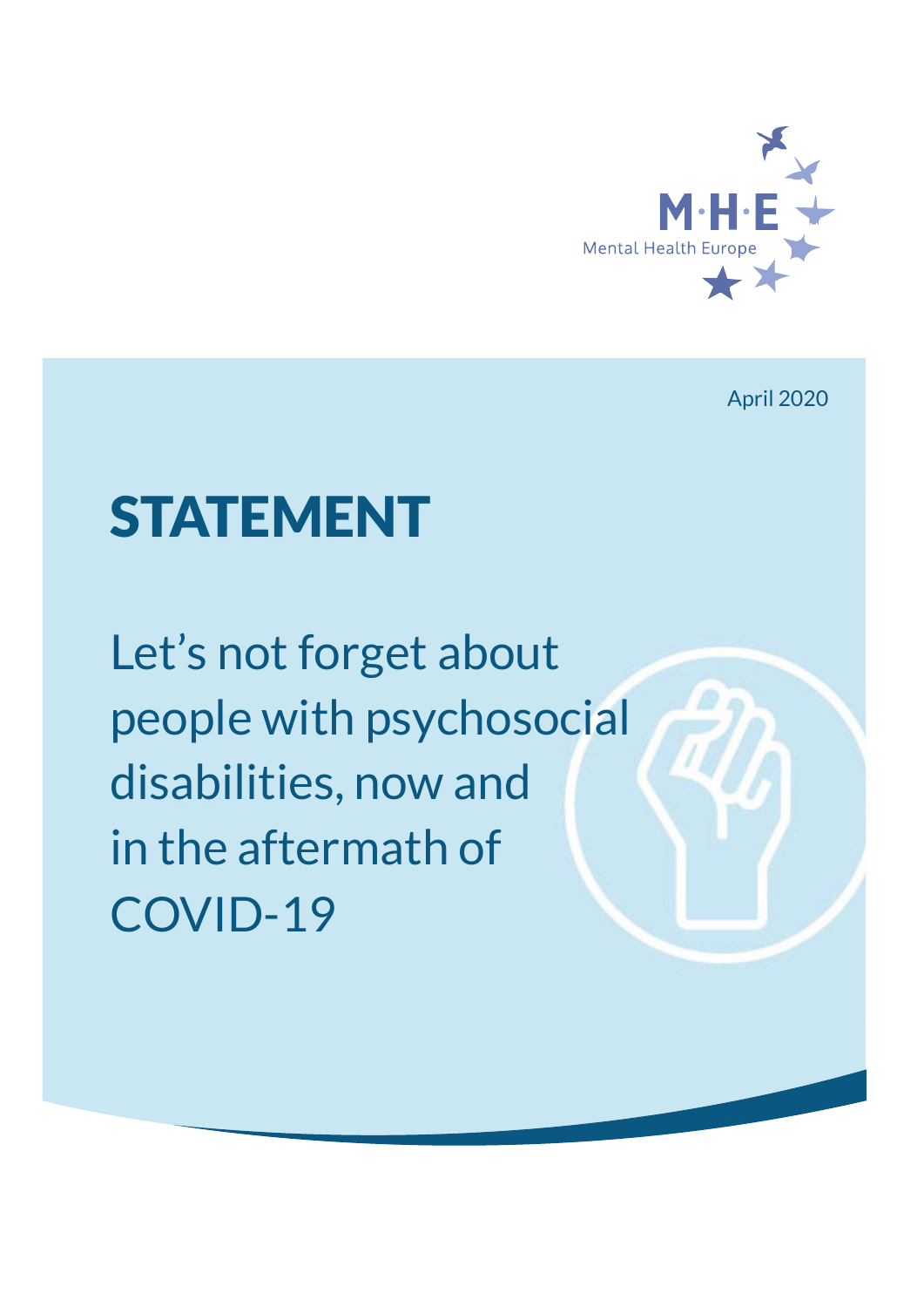### **Introduction**

COVID-19 exposes us to a shared vulnerability when our most valued universal asset, our health, is at stake. The pandemic, however, disproportionately hits people who are already in a vulnerable situation, including people with psychosocial disabilities. In addition to common risks and challenges, people with mental ill-health face a disruption of support and services and are at increased risk of violence and further discrimination.

Fear, uncertainty and stressors caused by the exceptional circumstances can exacerbate mental health problems and lead to long-term negative consequences within communities, families and on the individual level for people experiencing mental distress. Furthermore, economic disadvantage, the deterioration of social networks and local dynamics carry the risk to create further inequalities and result in increased mental health problems.

#### **Challenging access to adequate mental health support**

Proximity and flexibility are key in the provision of mental health support that is respectful of an individual's will and preferences. With Europe approaching a peak presentation of cases, people with psychosocial disabilities have a hard time accessing adequate support services. Many services are closed or severely limited; people may avoid them due to fear of contagion. Some services can only be accessed at certain hours, aiming to provide some continuity but none the less representing the exact opposite of the flexibility needed by people experiencing high levels of distress.

Confinement and isolation at home make people with mental health problems rely more than ever on support in their families or local communities. This can place mounting pressure on family carers. At the same time, isolation also puts women with psychosocial disabilities at an increased risk of domestic violence. Peers have shown to play a key role in providing support and managing mental health problems during the COVID-19 crisis. Opportunities to connect with peers are considered of great value, and many have found their way to online psychosocial support.

Finally, people living in institutions are at increased risk of abuse or neglect as visits are restricted and supervision by families or a support network are lacking. Coercive measures such as forced placement, treatment or restraint seem to be on the rise as they are considered the 'easy' solution due to staff shortage or disruption of community-based services. People in institutions are also at increased risk of infection due to overcrowded and sometimes unhygienic conditions with poor access to health care.